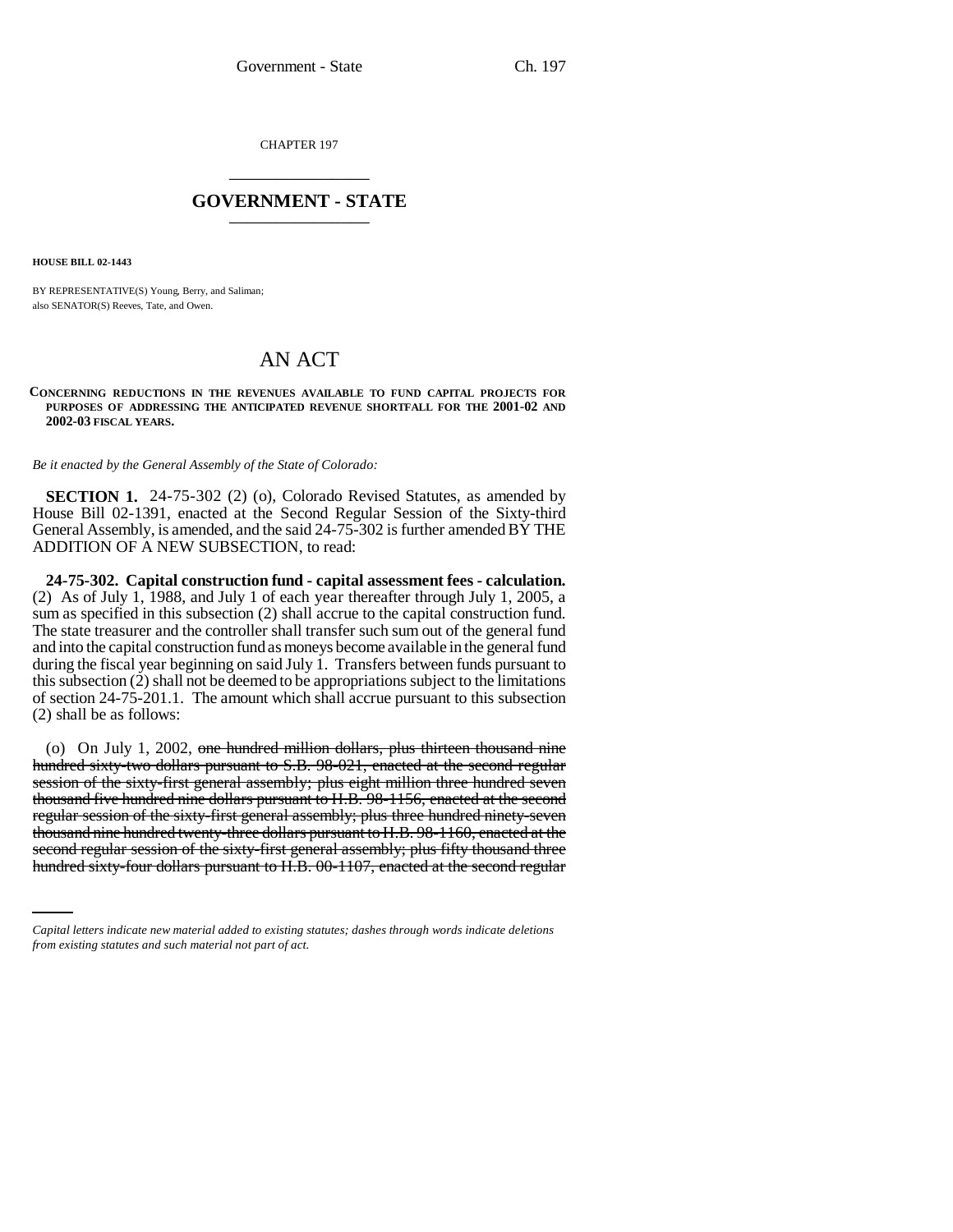session of the sixty-second general assembly; plus one hundred twenty-one thousand five hundred sixty-seven dollars pursuant to H.B. 00-1201, enacted at the second regular session of the sixty-second general assembly; plus two hundred fifty thousand eighty-one dollars pursuant to H.B. 00-1214, enacted at the second regular session of the sixty-second general assembly; plus forty thousand five hundred twenty-two dollars pursuant to H.B. 00-1247, enacted at the second regular session of the sixty-second general assembly; plus one million seven hundred sixty-eight thousand two hundred twenty-five dollars pursuant to H.B. 01-1205, enacted at the first regular session of the sixty-third general assembly; plus one hundred thirty-eight thousand nine hundred thirty-four dollars pursuant to H.B. 01-1242, enacted at the first regular session of the sixty-third general assembly; plus thirty million nine hundred thousand dollars pursuant to H.B. 02-1391, enacted at the second regular session of the sixty-third general assembly NINE MILLION FOUR HUNDRED EIGHTY-NINE THOUSAND DOLLARS;

(8) ON THE EFFECTIVE DATE OF THIS SUBSECTION (8), PURSUANT TO H.B. 02-1443, ENACTED AT THE SECOND REGULAR SESSION OF THE SIXTY-THIRD GENERAL ASSEMBLY, THE STATE TREASURER AND THE CONTROLLER SHALL TRANSFER FIFTY-THREE MILLION FIVE HUNDRED FORTY-FIVE THOUSAND DOLLARS FROM THE CAPITAL CONSTRUCTION FUND TO THE GENERAL FUND CREATED IN SECTION 24-75-201 (1).

**SECTION 2. Repeal.** 17-1-122 (1) (c) (I), Colorado Revised Statutes, is repealed as follows:

**17-1-122. Appropriation to comply with section 2-2-703 - HB 98-1160.** (1) Pursuant to section 2-2-703, C.R.S., the following statutory appropriations, or so much thereof as may be necessary, are made in order to implement HB 98-1160, enacted at the second regular session of the sixty-first general assembly:

(c) (I) For the fiscal year beginning July 1, 2002, in addition to any other appropriation, there is hereby appropriated, from the capital construction fund created in section 24-75-302, C.R.S., to the corrections expansion reserve fund created in section 17-1-116, the sum of three hundred ninety-seven thousand nine hundred twenty-three dollars (\$397,923).

**SECTION 3. Repeal.** 17-1-123 (1) (e), Colorado Revised Statutes, is repealed as follows:

**17-1-123. Appropriations to comply with section 2-2-703 - HB 98-1156.** (1) Pursuant to section 2-2-703, C.R.S., the following statutory appropriations, or so much thereof as may be necessary, are made in order to implement HB 98-1156, enacted at the second regular session of the sixty-first general assembly:

(e) For the fiscal year beginning July 1, 2002, in addition to any other appropriation, there is hereby appropriated from the capital construction fund created in section 24-75-302, C.R.S., to the corrections expansion reserve fund created in section 17-1-116, the sum of eight million three hundred seven thousand five hundred nine dollars (\$8,307,509).

**SECTION 4. Repeal.** 17-1-124 (1) (d) (I), Colorado Revised Statutes, is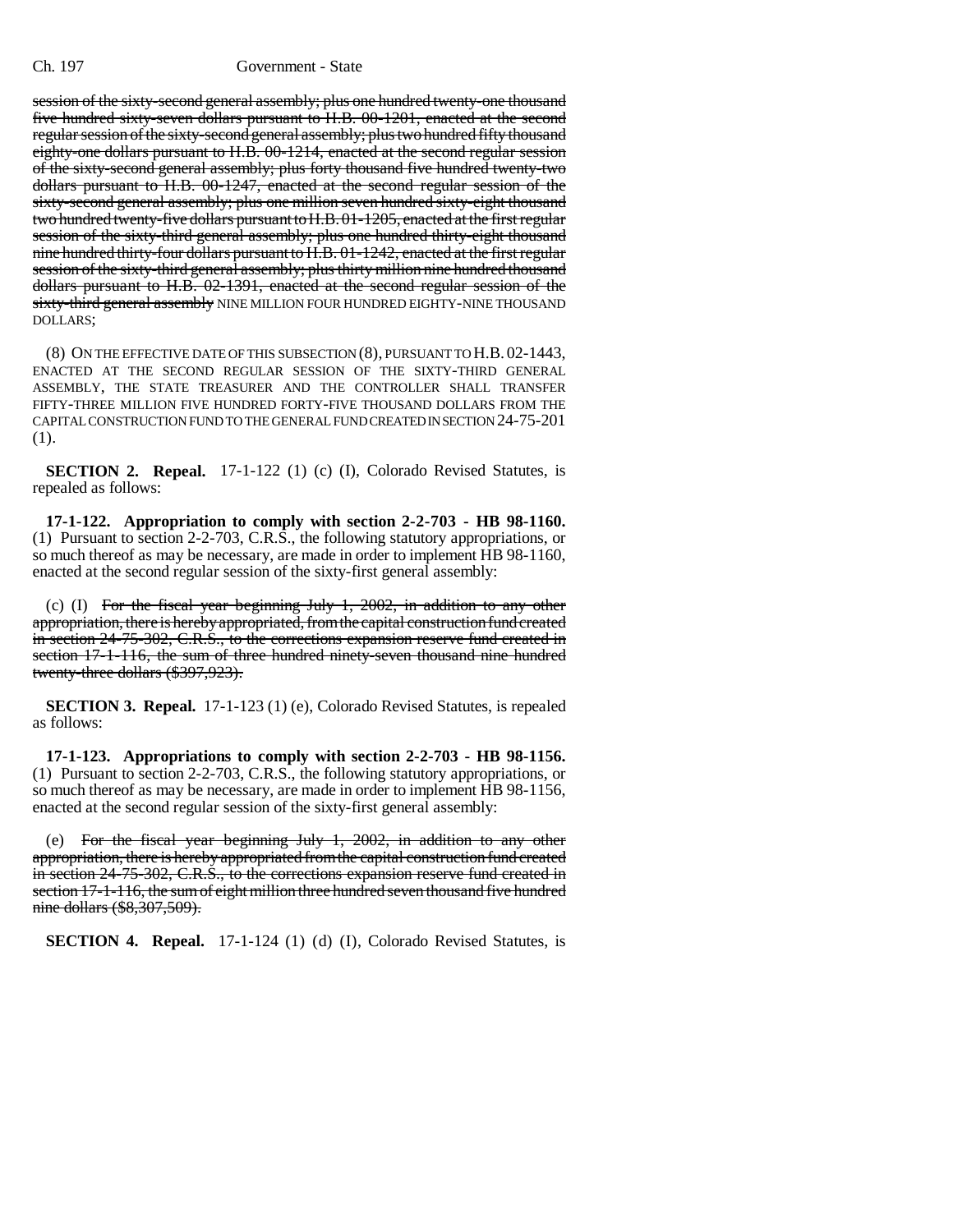repealed as follows:

**17-1-124. Appropriation to comply with section 2-2-703 - SB 98-021.** (1) Pursuant to section 2-2-703, C.R.S., the following statutory appropriations, or so much thereof as may be necessary, are made in order to implement SB 98-021, enacted at the second regular session of the sixty-first general assembly:

(d) (I) For the fiscal year beginning July 1, 2002, in addition to any other appropriation, there is hereby appropriated, from the capital construction fund created in section 24-75-302, C.R.S., to the corrections expansion reserve fund created in section 17-1-116, the sum of thirteen thousand nine hundred sixty-two dollars  $(*13,962).$ 

**SECTION 5. Repeal.** 17-1-126 (1) (c) (I), Colorado Revised Statutes, is repealed as follows:

**17-1-126. Appropriation to comply with section 2-2-703 - HB 00-1247.** (1) Pursuant to section 2-2-703, C.R.S., the following statutory appropriations, or so much thereof as may be necessary, are made in order to implement HB 00-1247, enacted at the second regular session of the sixty-second general assembly:

(c) (I) For the fiscal year beginning July 1, 2002, in addition to any other appropriation, there is hereby appropriated, from the capital construction fund created in section 24-75-302, C.R.S., to the corrections expansion reserve fund created in section 17-1-116, the sum of forty thousand five hundred twenty-two dollars  $(*40,522).$ 

**SECTION 6. Repeal.** 17-1-129 (1) (c) (I), Colorado Revised Statutes, is repealed as follows:

**17-1-129. Appropriation to comply with section 2-2-703 - HB 00-1214.** (1) Pursuant to section 2-2-703, C.R.S., the following statutory appropriations, or so much thereof as may be necessary, are made in order to implement H.B. 00-1214, enacted at the second regular session of the sixty-second general assembly:

(c) (I) For the fiscal year beginning July 1, 2002, in addition to any other appropriation, there is hereby appropriated, from the capital construction fund created in section 24-75-302, C.R.S., to the corrections expansion reserve fund created in section 17-1-116, the sum of two hundred fifty thousand eighty-one dollars  $(*250,081).$ 

**SECTION 7. Repeal.** 17-1-130 (1) (c) (I), Colorado Revised Statutes, is repealed as follows:

**17-1-130. Appropriation to comply with section 2-2-703 - HB 00-1201.** (1) Pursuant to section 2-2-703, C.R.S., the following statutory appropriations, or so much thereof as may be necessary, are made in order to implement H.B. 00-1201 enacted at the second regular session of the sixty-second general assembly:

(c) (I) For the fiscal year beginning July 1, 2002, in addition to any other appropriation, there is hereby appropriated from the capital construction fund created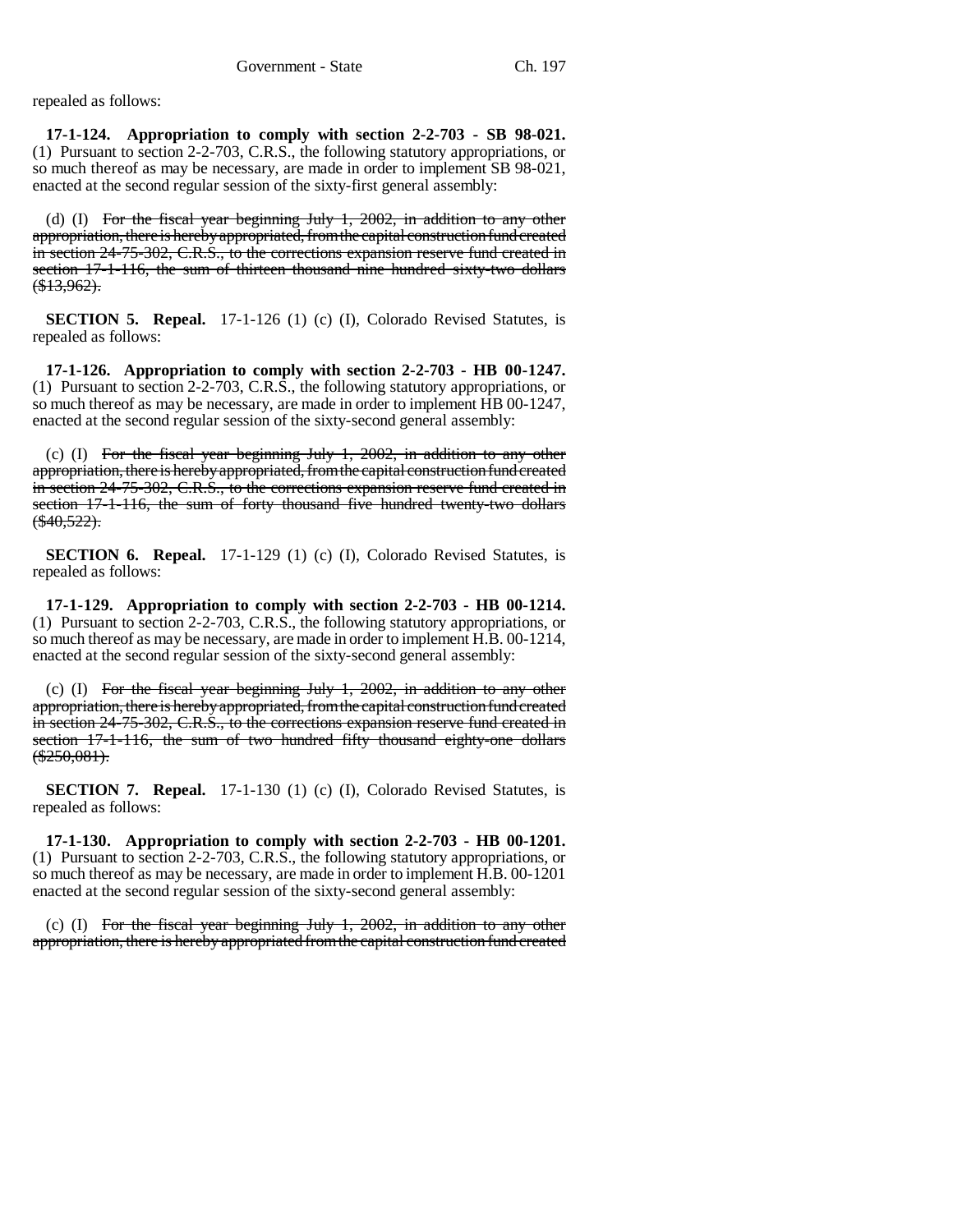in section 24-75-302, C.R.S., to the corrections expansion reserve fund created in section 17-1-116, the sum of one hundred twenty-one thousand five hundred sixty-seven dollars (\$121,567).

**SECTION 8. Repeal.** 17-1-132 (1) (c) (I), Colorado Revised Statutes, is repealed as follows:

**17-1-132. Appropriation to comply with section 2-2-703 - HB 00-1107.** (1) Pursuant to section 2-2-703, C.R.S., the following statutory appropriations, or so much thereof as may be necessary, are made in order to implement H.B. 00-1107, enacted at the second regular session of the sixty-second general assembly:

(c) (I) For the fiscal year beginning July 1, 2002, in addition to any other appropriation, there is hereby appropriated, from the capital construction fund created in section 24-75-302, C.R.S., to the corrections expansion reserve fund created in section 17-1-116, the sum of fifty thousand three hundred sixty-four dollars  $(*550,364).$ 

**SECTION 9. Repeal.** 17-1-133 (1) (a), Colorado Revised Statutes, is repealed as follows:

**17-1-133. Appropriation to comply with section 2-2-703 - HB 01-1205.** (1) Pursuant to section 2-2-703, C.R.S., the following statutory appropriations, or so much thereof as may be necessary, are made in order to implement H.B. 01-1205, enacted at the first regular session of the sixty-third general assembly:

(a) For the fiscal year beginning July 1, 2002, in addition to any other appropriation, there is hereby appropriated from the capital construction fund created in section 24-75-302, C.R.S., to the corrections expansion reserve fund created in section 17-1-116, the sum of one million seven hundred sixty-eight thousand two hundred twenty-five dollars (\$1,768,225).

**SECTION 10. Repeal.** 17-1-137 (1) (b) (I), Colorado Revised Statutes, is repealed as follows:

**17-1-137. Appropriation to comply with section 2-2-703 - HB 01-1242.** (1) Pursuant to section 2-2-703, C.R.S., the following statutory appropriations, or so much thereof as may be necessary, are made in order to implement H.B. 01-1242, enacted at the first regular session of the sixty-third general assembly:

(b) (I) For the fiscal year beginning July 1, 2002, in addition to any other appropriation, there is hereby appropriated, from the capital construction fund created in section 24-75-302, C.R.S., to the corrections expansion reserve fund created in section 17-1-116, the sum of one hundred thirty-eight thousand nine hundred thirty-four dollars (\$138,934).

**SECTION 11.** Section 5 (1) of House Bill 02-1389, enacted at the Second Regular Session of the Sixty-third General Assembly, is amended to read:

Section 5. **Appropriations.** (1) In addition to any other appropriation, there is hereby appropriated, out of any moneys in the general fund not otherwise